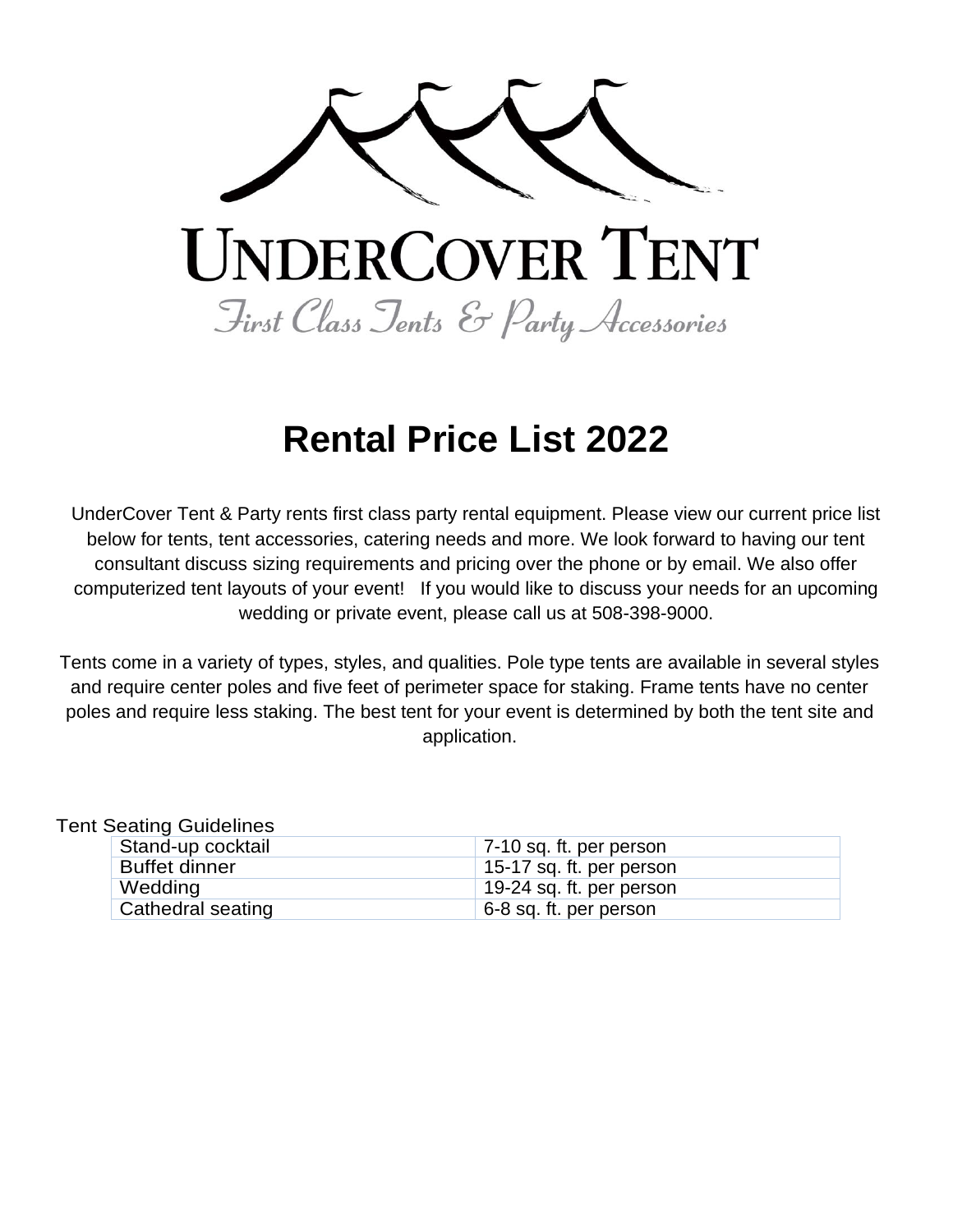# **Keder Trac Frame Tents**

Keder Trac Frame Tents are an engineered free-standing, aluminum framework which can be enclosed in your choice of **white** or **clear** fabric. The fabric top of your choice, slides through channels in the framework to create an unwrinkled, or baggy seal between the fabric and the frame. They are spacious and unobstructed by center poles and therefor can be an efficient use of interior space. They do not require 360 degree staking as constant tension is not required for stability, due to its internal skeleton. They are best suited for locations where staking is difficult due to other abutting obstructions or when ground surfaces are not conducive to staking.



| <b>Tent Size</b> | <b>Maximum Table</b><br><b>Seating</b> | <b>Recommended</b><br>Wedding | <b>Keder Track</b><br><b>Frame Tent</b> |
|------------------|----------------------------------------|-------------------------------|-----------------------------------------|
| 15 x 15          |                                        |                               | \$415.00                                |
| 15 x 20          | 30                                     |                               | \$470.00                                |
| 15 x 25          | 36                                     |                               | \$550.00                                |
| 15 x 30          | 45                                     |                               | \$605.00                                |
| 15 x 40          | 60                                     | 30                            | \$745.00                                |
| 15 x 45          | 65                                     | 30                            | \$800.00                                |
| 15 x 50          | 75                                     | 35                            | \$850.00                                |
| 15 x 60          | 90                                     | 35                            | \$960.00                                |
| 20 x 20          | 40                                     | 20                            | \$635.00                                |
| 20 x 30          | 60                                     | 30                            | \$745.00                                |
| 20 x 40          | 80                                     | 40                            | \$850.00                                |
| 20 x 50          | 100                                    | 45                            | \$1,100.00                              |
| $20 \times 60$   | 120                                    | 50                            | \$1,250.00                              |
| 20 x 70          | 140                                    | 55                            | \$1,600.00                              |
| 20 x 80          | 160                                    | 60                            | \$1,800.00                              |
| 30 x 30          | 90                                     | 45                            | $\overline{$}1,000.00$                  |
| 30 x 40          | 120                                    | 55                            | \$1,250.00                              |
| $30 \times 45$   | 135                                    | 70                            | \$1,375.00                              |
| 30 x 50          | 150                                    | 70                            | \$1,500.00                              |
| $30 \times 60$   | 180                                    | 80                            | \$1,800.00                              |
| 30 x 70          | 210                                    | 95                            | \$2,100.00                              |
| 30 x 80          | 240                                    | 110                           | \$2,400.00                              |
| 30 x 90          | 270                                    | 120                           | \$2,700.00                              |
| 30 x 100         | 300                                    | 135                           | \$3,000.00                              |
| 40 x 40          | 160                                    | 75                            | \$2,000.00                              |
| 40 x 50          | 200                                    | 90                            | \$2,500.00                              |
| 40 x 60          | 240                                    | 110                           | \$3,000.00                              |
| 40 x 80          | 280                                    | 150                           | \$4,000.00                              |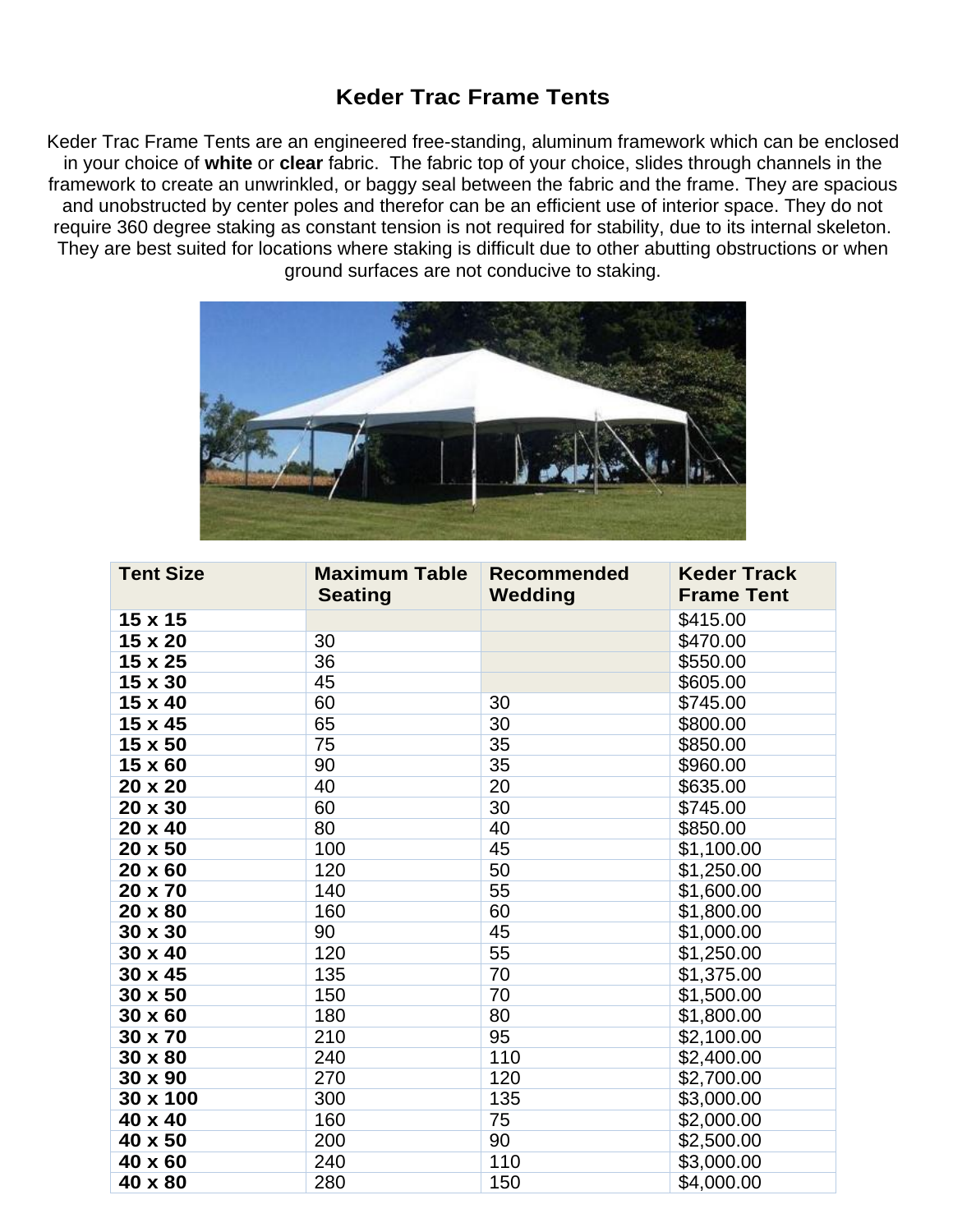# **Clear Top Tents**

Available in frame tent styles only. Clear top tents are unique and very impressive for late day or evening functions.





| <b>Tent Size</b> | <b>Maximum Table</b><br><b>Seating</b> | <b>Recommended</b><br>Wedding | <b>Clear Frame Tent</b> |
|------------------|----------------------------------------|-------------------------------|-------------------------|
| 15 x 15          |                                        |                               | \$575.00                |
| 15 x 30          | 45                                     |                               | \$920.00                |
| 15 x 45          | 65                                     |                               | \$1,250.00              |
| 15 x 60          | 90                                     |                               | \$1,600.00              |
| 20 x 20          | 40                                     | 20                            | \$875.00                |
| 20 x 30          | 60                                     | 30                            | \$1,125.00              |
| 20 x 40          | 80                                     | 40                            | \$1,450.00              |
| 20 x 50          | 100                                    | 45                            | \$1,800.00              |
| 20 x 60          | 120                                    | 50                            | \$2,100.00              |
| 30 x 30          | 90                                     | 45                            | \$1,620.00              |
| $30 \times 40$   | 120                                    | 55                            | \$2,160.00              |
| 30 x 50          | 150                                    | 70                            | \$2,700.00              |
| $30 \times 60$   | 180                                    | 80                            | \$3,200.00              |
| 30 x 70          | 210                                    | 95                            | \$3,780.00              |
| 30 X 80          | 240                                    | 110                           | \$4,300.00              |
| 40 x 40          | 160                                    | 75                            | \$3,000.00              |
| 40 x 50          | 200                                    | 90                            | \$3,800.00              |
| 40 x 60          | 240                                    | 110                           | \$4,500.00              |
| 40 x 70          | 260                                    | 125                           | \$5,300.00              |
| 40 x 80          | 280                                    | 150                           | \$6,000.00              |
| 40 x 90          | 300                                    | 160                           | \$6,800.00              |
| 40 x 100         | 320                                    | 180                           | \$7,600.00              |

### **Navi-Trac Tents**

We offer 20', 30', 40' and 50' wide Navi-Trac tents. Please inquire if you are interested!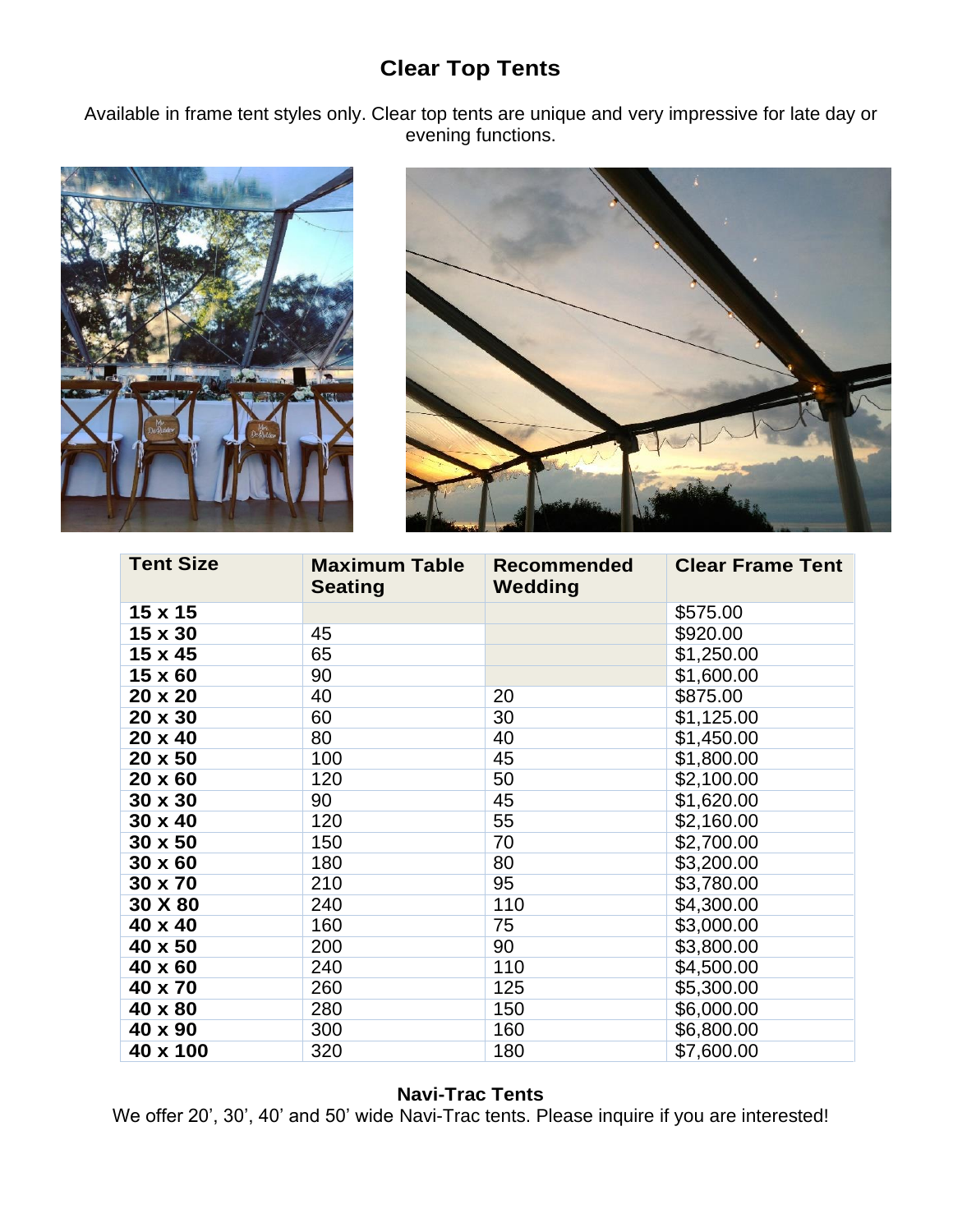# **Century Tents**

Century tents set the standard for quality and are a leader in the tenting industry. Century tents have large center poles and require full staking in 360 degrees around the tented area. With high peaks and swooping fabric, they are visual appealing and best used for large-capacity functions or events of any kind. These are the highest quality, traditional tents available. A great choice for weddings, graduations, and up-scale events.



| <b>Tent Size</b> | <b>Maximum Table</b><br><b>Seating</b> | <b>Recommended</b><br>Wedding | <b>Century Tent</b> |
|------------------|----------------------------------------|-------------------------------|---------------------|
| 30 x 30          | 90                                     | 45                            | \$975.00            |
| $30 \times 50$   | 150                                    | 70                            | \$1,425.00          |
| $30 \times 60$   | 180                                    | 80                            | \$1,710.00          |
| 30 x 70          | 210                                    | 95                            | \$1,995.00          |
| 30 x 90          | 270                                    | 125                           | \$2,565.00          |
| 40 x 40          | 160                                    | 75                            | \$1,520.00          |
| 40 x 60          | 240                                    | 110                           | \$2,280.00          |
| 40 x 70          | 280                                    | 120                           | \$2,660.00          |
| 40 x 80          | 320                                    | 150                           | \$3,040.00          |
| 40 x 100         | 400                                    | 180                           | \$3,800.00          |
| 50 x 40          | 200                                    | 100                           | \$1,900.00          |
| 50 x 60          | 300                                    | 145                           | \$2,850.00          |
| 50 x 70          | 350                                    | 160                           | \$3,325.00          |
| 50 x 80          | 400                                    | 190                           | \$3,800.00          |
| 50 x 90          | 450                                    | 200                           | \$4,275.00          |
| 50 x 100         | 500                                    | 240                           | \$4,750.00          |
| 60 x 70          | 420                                    | 200                           | \$3,990.00          |
| 60 x 100         | 600                                    | 275                           | \$5,700.00          |
| 60 x 130         | 780                                    | 355                           | \$7,910.00          |

**Larger Century tents available upon request.**

### **Marquee Tents**

Marquees are used as entrance ways, connections between tent and/or protective walkways. They are available in 9- and 10-foot widths, depending on the needs of the event and specifications of the property. Priced per lineal foot: \$1.00-\$3.00.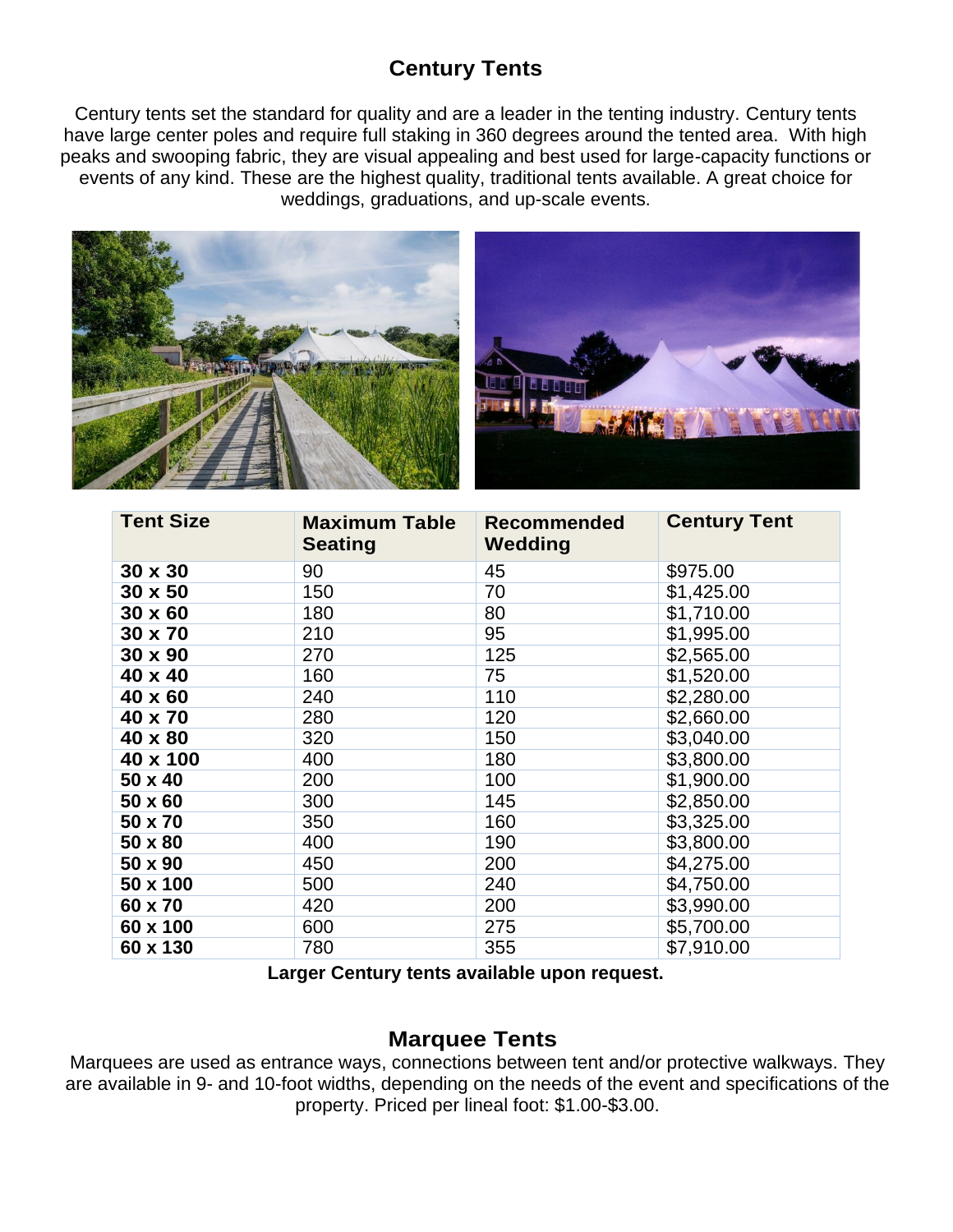# **Tidewater Sail Cloth Tents**

Sailcloth tents provide an elegance like no other. With nautical flair, the sculpted peaks and eaves create an open, airy event space like nothing you've seen before. The translucency of the sail cloth fabric allows natural light to enhance your next daytime event and positively glows when lit for evening gatherings. The Tidewater top is built with a catenary shaped perimeter reinforcement and striking sun shaped eave and peak reinforcements that add to the unique feel of the tent. Finished with wood center and side poles these tents offer classic elegance.



| <b>Tent Size</b> | Sq. Ft. | <b>Recommended</b><br>Wedding | <b>Sailcloth Tent</b>  |
|------------------|---------|-------------------------------|------------------------|
| 20 x 37          | 665     | 25-40                         | \$875.00               |
| 20 x 47          | 865     | 40-60                         | \$975.00               |
| 32 x 31          | 760     | 40-60                         | \$860.00               |
| 32 x 50          | 1417    | 50-70                         | \$1,600.00             |
| 32 x 70          | 2016    | 70-90                         | \$2,320.00             |
| 32 x 90          | 2709    | 90-120                        | $\overline{$3,115.00}$ |
| 32 x 110         | 2615    | 120-150                       | \$3,850.00             |
| 44 x 43          | 1525    | 50-60                         | \$1,650.00             |
| 44 x 63          | 2413    | 80-110                        | \$2,600.00             |
| 44 x 83          | 3308    | 110-150                       | \$3,500.00             |
| 44 x 103         | 4203    | 150-200                       | \$4,525.00             |
| 44 x 123         | 4870    | 200-250                       | \$5,100.00             |
| 51 X 50          | 2290    | 70-110                        | \$2,450.00             |
| 51 x 71          | 3260    | 140-160                       | \$3,475.00             |
| 51 x 91          | 4180    | 160-200                       | \$4,390.00             |
| 51 x 111         | 5100    | 200-240                       | \$5,300.00             |
| 57 x 56          | 2872    | 100-120                       | \$3,000.00             |
| 57 x 76          | 3898    | 170-200                       | \$4,100.00             |
| 57 x 96          | 4924    | 200-250                       | \$5,170.00             |
| 57 x 116         | 5950    | 250-300                       | \$6,250.00             |
| 57 x 136         | 7160    | 300-350                       | \$7,500.00             |
| 66 x 43          | 2389    | 80-110                        | \$2,750.00             |
| 66 x 73          | 4369    | 160-200                       | \$4,900.00             |
| 66 x 103         | 6348    | 250-310                       | \$6,900.00             |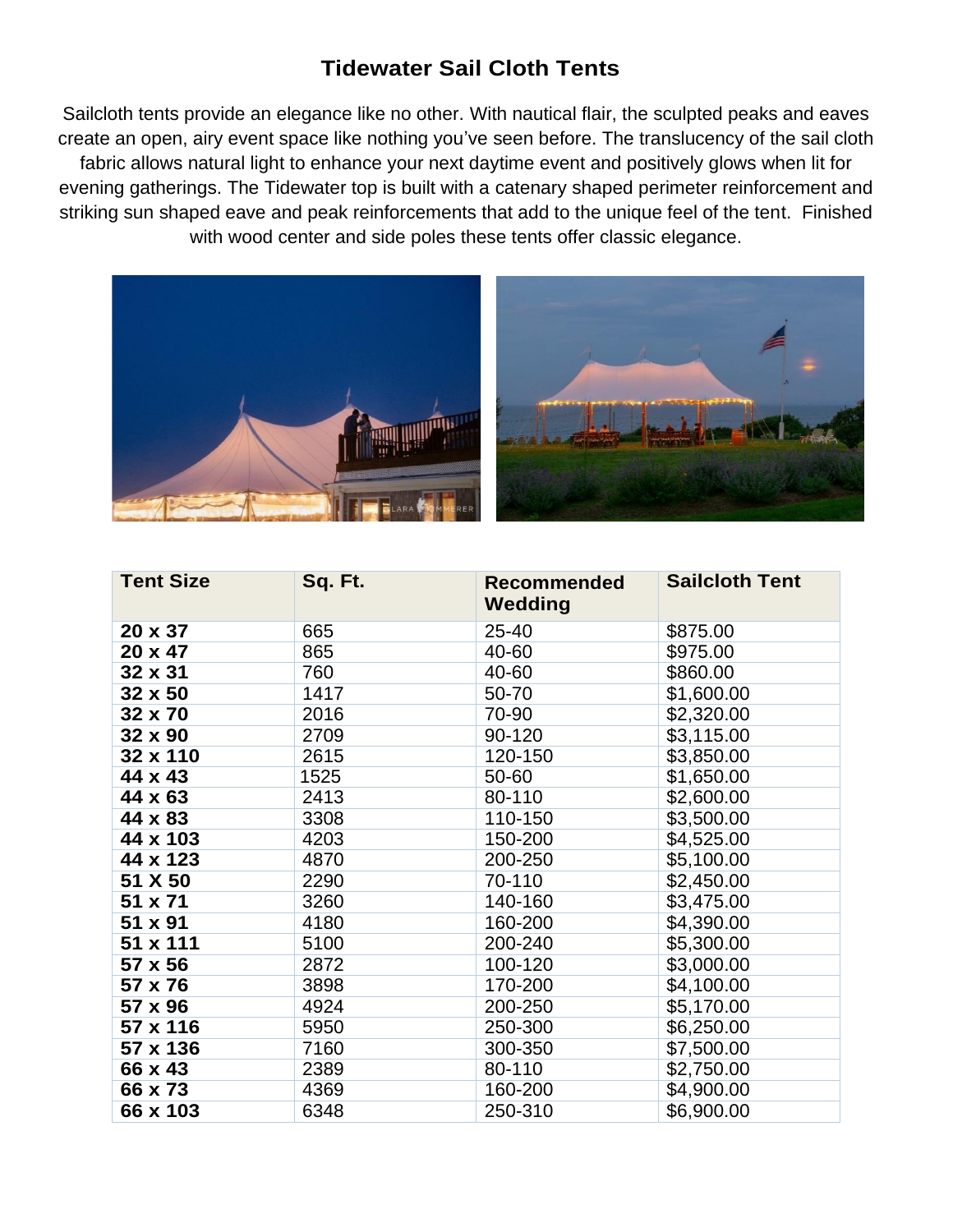# **Tent Accessories**

### **Tent Sides**

Available in various heights and lengths in clear, white, cathedral window and mesh screen styles.

\$1.40 - 4.60 per ft. Priced according to size and style.

### **Tent Heaters**

Heaters extend the season and warm up cool nights.

| Propane Driven 170,000 BTU | \$250.00 |
|----------------------------|----------|
| Propane Driven 80,000 BTU  | \$145.00 |

# **Tent Lighting**

| <b>String Lights</b>                  | $$1.45$ per ft.              |
|---------------------------------------|------------------------------|
| <b>Bistro Tent Lighting</b>           | ¢.65 per sq. ft Full Tent    |
|                                       | ¢.75 per sq. ft Partial Tent |
| Full Ceiling Mini LED Tent Lighting   | \$1.10 per sq. ft Full Tent  |
| Decorative Center Pole Drape Lighting | \$230.00 per pole            |
| <b>Catering Light Fixture</b>         | \$60.00                      |

### **Miscellaneous**

| 22' White Fabric Pole Covering                                               | \$57.50 per pole |
|------------------------------------------------------------------------------|------------------|
| 8' White Fabric Tent Leg Covering                                            | \$28.00 per leg  |
| Safety Package - Exit Signs-Fire<br>Extinguishers-No Smoking                 | \$115.00         |
| Event Generators - various sizes                                             | *Please Inquire  |
| Portable breaker panel and distribution<br>installed by licensed electrician | *Please Inquire  |

#### **Portable Stage\***

| Band Staging $(4' \times 4' - 16 \text{ sq. ft})$ | $\frac{1}{2}$ \$53.00 ea. |
|---------------------------------------------------|---------------------------|
| <sup>1</sup> Stage Stairs                         | \$46.00                   |

#### **Dance Floor\***

|  | New England Plank (4' x 4' - 16 sq. ft.) | $\frac{1}{2}$ \$46.00 ea. |
|--|------------------------------------------|---------------------------|
|--|------------------------------------------|---------------------------|

*\*Some dance floor and stage installations may be subject to extra labor charges for leveling uneven surfaces.*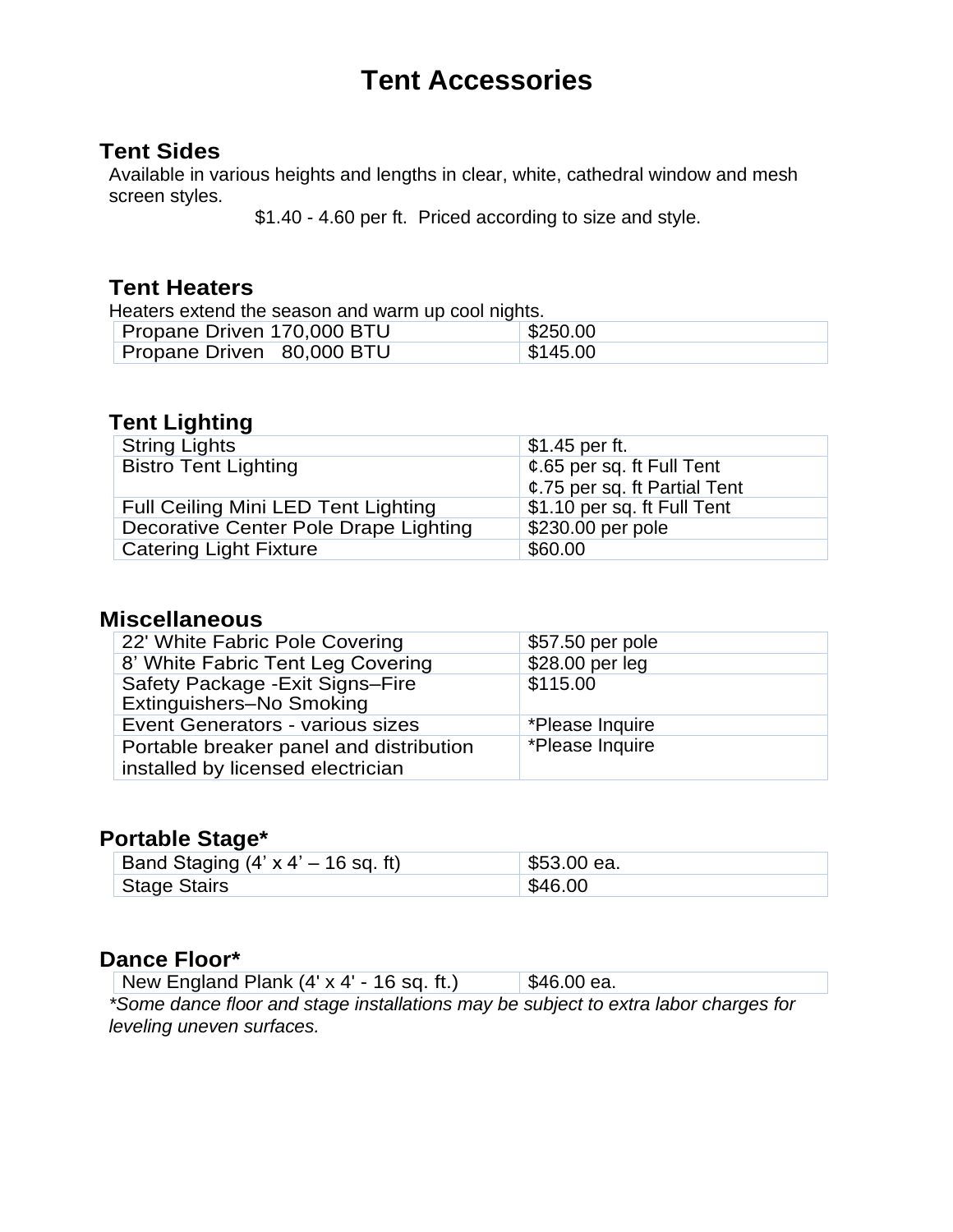# **Tables**

| Round 36"                         | \$13.00  |
|-----------------------------------|----------|
| Round 48"                         | \$13.00  |
| Round 60"                         | \$13.00  |
| Round 72"                         | \$20.00  |
| Round Café 30" - Bar Height 42"   | \$16.50  |
| Banquet 6' x 30"                  | \$13.00  |
| Banquet 8' x 30"                  | \$13.00  |
| Banquet 8' x 36"                  | \$16.00  |
| Farm Table 8' x 42"               | \$110.00 |
| Farm Table 47" x 47"              | \$75.00  |
| <b>Local Vineyard Wine Barrel</b> | \$45.00  |

# **Chairs**

| Plastic Folding - White Chair               | \$2.25  |
|---------------------------------------------|---------|
| Padded White Garden Chair                   | \$5.45  |
| Padded Fruitwood Garden Chair               | \$5.45  |
| Padded Natural Garden Chair                 | \$5.45  |
| Fruitwood Chiavari Chair - Padded Cushion   | \$9.00  |
| Cross Back Chair - Padded Cushion           | \$11.25 |
| Fruitwood Chiavari Café / Bar Height Stools | \$17.25 |
| Fruitwood Ceremony Bench - 5 Guests         | \$35.00 |

# **Linens**

| 20" x 20" Napkins (Several colors)                        | \$1.30  |
|-----------------------------------------------------------|---------|
| Round Linen 132" White                                    | \$32.00 |
| Round Linen 120" White                                    | \$25.00 |
| Round Linen 108" White                                    | \$22.00 |
| Round Linen 90" White                                     | \$17.00 |
| Banquet Linen 90" x 132" White (full length for 6' table) | \$27.00 |
| Banquet Linen 90" x 156" White (full length for 8' table) | \$30.00 |